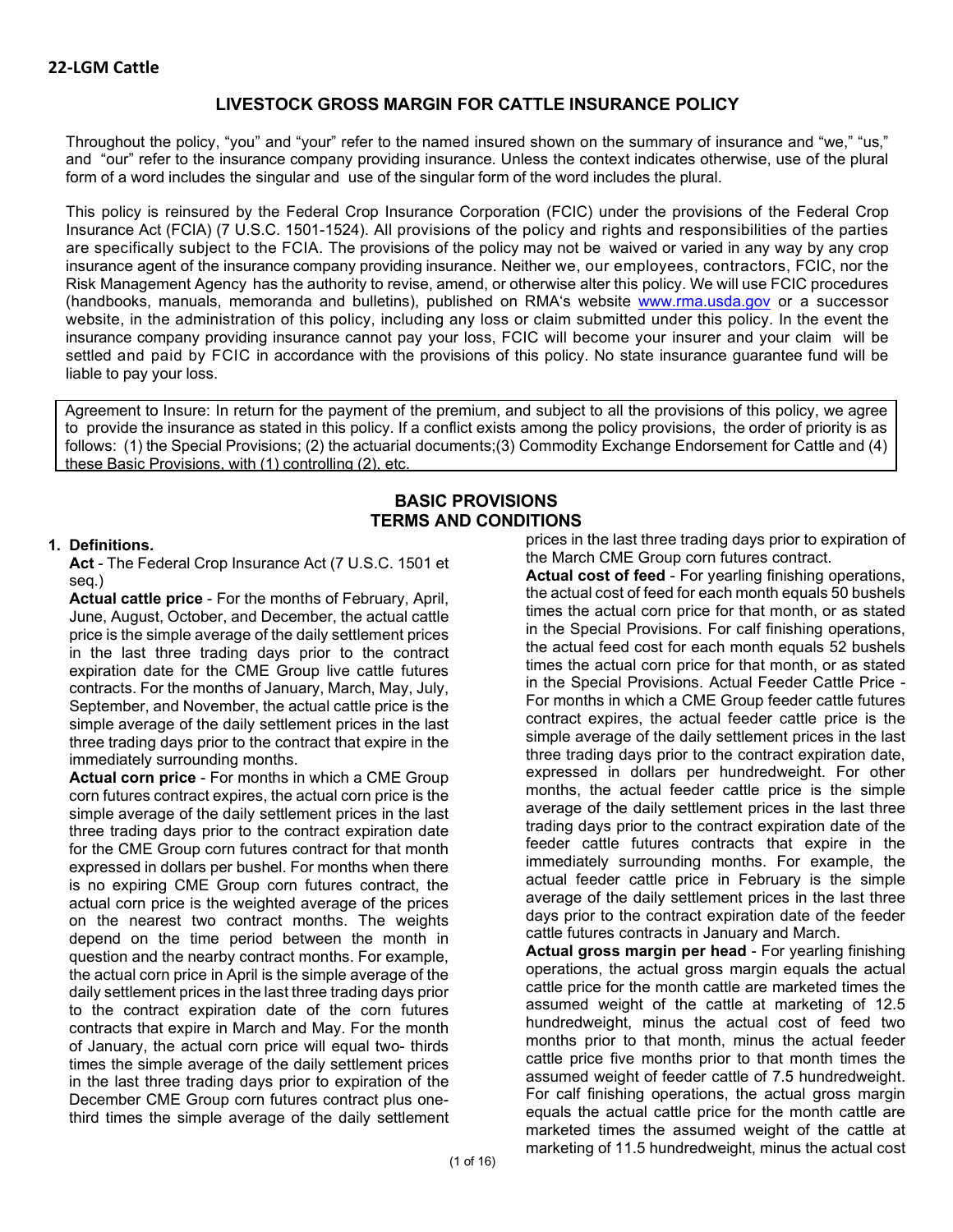of feed four months prior to that month, minus the actual feeder cattle price eight months prior to that month times the assumed weight of feeder cattle of 5.5 hundredweight. For example, the actual gross margin per cattle for April for a yearling finishing operation is the actual cattle price for April times 12.5 hundredweight, minus the actual cost of feed for February, minus the actual feeder cattle price for November times 7.5 hundredweight

**Actual gross margin per month** - The actual gross margin per head of cattle for a particular month multiplied by the target marketings for that month.

**Actual marketings** - The total number of slaughterready cattle sold by you for slaughter for human or animal consumption in each month of the insurance period and for which you have proof of sale. Actual marketings are used to verify ownership of cattle and determine approved target marketings.

**Actual total gross margin** - The target marketings for each month of an insurance period multiplied by the actual gross margin per head for each month of that insurance period and totaled.

**Actuarial documents** - The information for the crop year which is available for public inspection in your agent's office and published on RMA's website which shows available crop insurance policies, coverage levels, information needed to determine amounts of insurance, prices, premium adjustment percentages, practices, particular types of the insurable crop, and other related information regarding crop insurance in the state.

**Application** - The form required to be completed by you and accepted by us before insurance coverage will commence.

**Approved target marketings** - The maximum target marketings allowed for the designated months of the applicable insurance period. The producer's target marketings for any month may not be more than the producer's approved target marketings. Approved target marketings will be based on the farm capacity for the ten-month insurance period as determined by the insurance underwriter.

**Assignment of indemnity** - A transfer of your policy rights, made on our form, and effective when approved in writing by us in accordance with section 14.

**Beginning farmer or rancher** - An individual who has not actively operated and managed a farm or ranch in any state, with an insurable interest in a crop or livestock as an owner-operator, landlord, tenant, or sharecropper for more than five crop years, as determined in accordance with FCIC procedures. Any crop year's insurable interest may, at your election, be excluded if earned while under the age of 18, while in full-time military service of the United States, or while in postsecondary education, in accordance with FCIC procedures. A person other than an individual may be eligible for beginning farmer or rancher benefits if there is at least one individual substantial beneficial interest holder and all individual substantial beneficial interest

holders qualify as a beginning farmer or rancher.

**Calf finishing operation** - A type of farm operation that purchases 550-pound calves and feeds them until slaughter.

**Cancellation date** - The calendar date specified in the actuarial documents on which coverage will automatically renew unless canceled in writing by either you or us or terminated in accordance with the policy terms.

**Cattle** - Any species of domesticated mammal of the family *Bovidae* commonly grown for beef production. Also referred to as steer or heifer or cow.

**CME group** - The Chicago Mercantile Exchange Group.

**Commodity Exchange Endorsement for Cattle** - An endorsement that contains the exchange prices that is used to set the expected and actual prices for Livestock Gross Margin (LGM) Cattle

**Company** - The insurance company identified on, and issuing, your summary of insurance.

**Consent** - Approval in writing by us allowing you to take a specific action.

**Contract change date** - The calendar date contained in the actuarial documents by which changes to the policy, if any, will be made available in accordance with section 21 of these Basic Provisions.

**Coverage** - The insurance provided by this policy against insured loss of gross margin as shown on your summary of insurance.

**Crop year** - The twelve-month period, beginning July 1, and ending the following June 30, which is designated by the calendar year in which it ends.

**Date coverage begins** - The calendar date the insurance provided by this policy begins.

**Days** - Calendar days.

**Deductible** - The portion of the expected gross margin that you elect not to insure. Allowable deductible amounts range from zero to \$150 per head in \$10 per head increments.

**Delinquent debt** - Has the same meaning as the term defined in 7 CFR part 400, subpart U.

**End of insurance period, Date of** - The date upon which your insurance provided by this policy ceases.

**Expected cattle price** - Expected cattle prices for months in an insurance period are determined using three-day average settlement prices on CME Group live cattle futures contracts. Given the differences in contract structure for CME Group live cattle futures contracts, only the February, April, June, August, October, and December CME Group live cattle futures are used in LGM price calculations. For months with unexpired live cattle futures contracts, the expected cattle price is the simple average of the daily settlement prices for the CME Group cattle futures contract for that month during the expected price measurement period for the sales period expressed in dollars per hundredweight. For example, for a sales period beginning on February 28, the expected cattle price for August equals the simple average of the daily settlement prices on the CME Group August live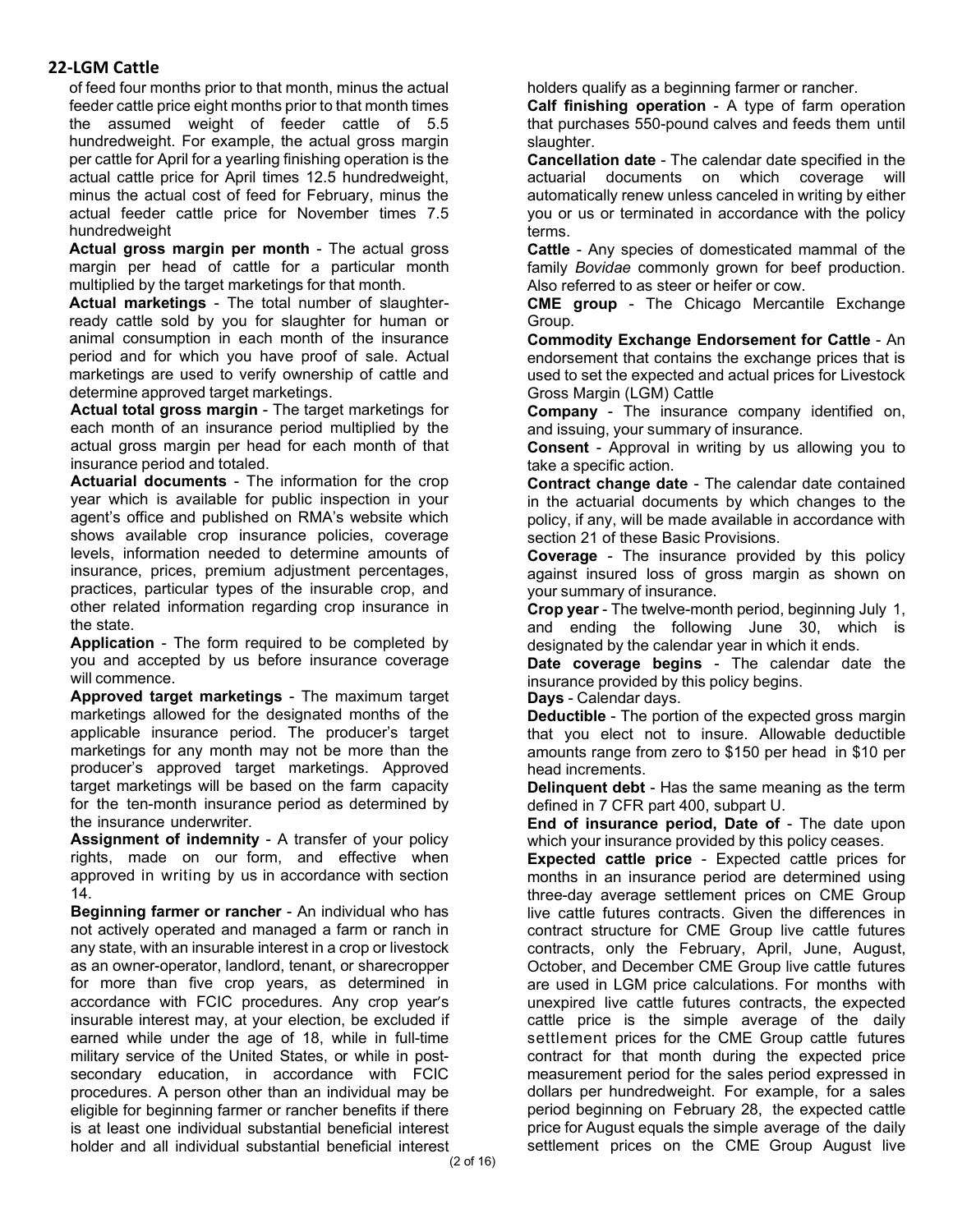cattle futures contract during the expected price measurement period for the sales period which is the three trading days prior to and including February 28. For months without a live cattle futures contract, the futures prices used to calculate the expected cattle price are the weighted average of the futures prices used to calculate the expected cattle prices for the two surrounding months that have futures contracts. The weights are based on the time difference between the cattle month and the contract months. For example, for a sales period beginning on February 28,, the expected cattle price for November equals onehalf times the simple average of the daily settlement prices on the CME Group October live cattle futures contract during the expected price measurement period for the sales period which is the three trading days prior to and including February 28, plus one-half times the simple average of the daily settlement prices on the CME Group December live cattle futures contract during the same expected price measurement period . See the LGM for Cattle Commodity Exchange Endorsement for additional detail on exchange prices.

**Expected corn price** - Expected corn prices for months in an insurance period are determined using three-day average settlement prices on CME Group corn futures contracts. For months with unexpired corn futures contracts, the expected corn price is the simple average of the daily settlement prices for the CME Group corn futures contract for that month during the expected price measurement period for the sales period expressed in dollars per bushel. For example, for a sales period beginning on April 28, the expected corn price for July equals the simple average of the daily settlement prices on the CME Group July corn futures contract during the expected price measurement period for the sales period which is the three trading days prior to and including April 28. For months with expired corn futures contracts, the expected corn price is the simple average of daily settlement prices for the CME Group corn futures contract for that month expressed in dollars per bushel in the last three trading days prior to contract expiration. For example, for a sales period beginning on April 28, the expected corn price for March is the simple average of the daily settlement prices on the CME Group March corn futures contract over the last three trading days prior to contract expiration. For months without a corn futures contract, the futures prices used to calculate the expected corn price are the weighted average of the futures prices used to calculate the expected corn prices for the two surrounding months which have futures contract. The weights are based on the time difference between the month and the contract months. For example, for a sales period beginning on April 28, the expected corn price for April equals one-half times the simple average of the daily settlement prices on the CME Group March corn futures contract over the last three trading days prior to contract expiration plus one-half times the simple average of the daily settlement prices on the CME Group May corn futures

contract during the expected price measurement period for the sales period which is the three trading days prior to and including April 28. See the LGM for Cattle Commodity Exchange Endorsement for additional detail on exchange prices.

**Expected cost of feed** - For yearling finishing operations, the expected cost of feed for each month equals 50 bushels times the expected corn price for that month. For calf finishing operations, the expected cost of feed for each month equals 52 bushels times the expected corn price for that month.

**Expected feeder cattle price** - Expected feeder cattle prices for months in an insurance period are determined using three-day average settlement prices on CME Group feeder cattle futures contracts. For months with unexpired feeder cattle futures contracts, the expected feeder cattle price is the simple average of the daily settlement prices for the CME Group feeder cattle futures contract for that month during the expected price measurement period for the sales period expressed in dollars per hundredweight. For example, for a sales period beginning on April 28, the expected feeder cattle price for May for a yearling finishing operation equals the simple average of the daily settlement prices on the CME Group May feeder cattle futures contract during the expected price measurement period for the sales period which is the three trading days prior to and including April 28. For months with expired feeder cattle futures contracts, the expected feeder cattle price is the simple average of daily settlement prices for the CME Group feeder cattle futures contract for that month expressed in dollars per hundredweight in the last three trading days prior to contract expiration. For example, for a sales period beginning on April 28, the expected feeder cattle price for March for a calf finishing operation is the simple average of the daily settlement prices on the CME Group March feeder cattle futures contract over the last three trading days prior to contract expiration. For months without a feeder cattle futures contract, the futures prices used to calculate the expected feeder cattle price are the weighted average of the futures prices used to calculate the expected feeder cattle prices for the two surrounding months that have futures contract. The weights are based on the time difference between the feeder cattle month and the contract months. For example, for a sales period beginning on April 28, the expected feeder cattle price for July for a calf finishing operation equals two-thirds times the simple average of the daily settlement prices on the CME Group August feeder cattle futures contract during the expected price measurement period for the sales period which is the three trading days prior to and including April 28 plus one-third times the simple average of the daily settlement prices on the CME Group May feeder cattle futures contract during the same expected price measurement period. See the LGM for Cattle Commodity Exchange Endorsement for additional detail on exchange prices. **Expected gross margin per head** - For yearling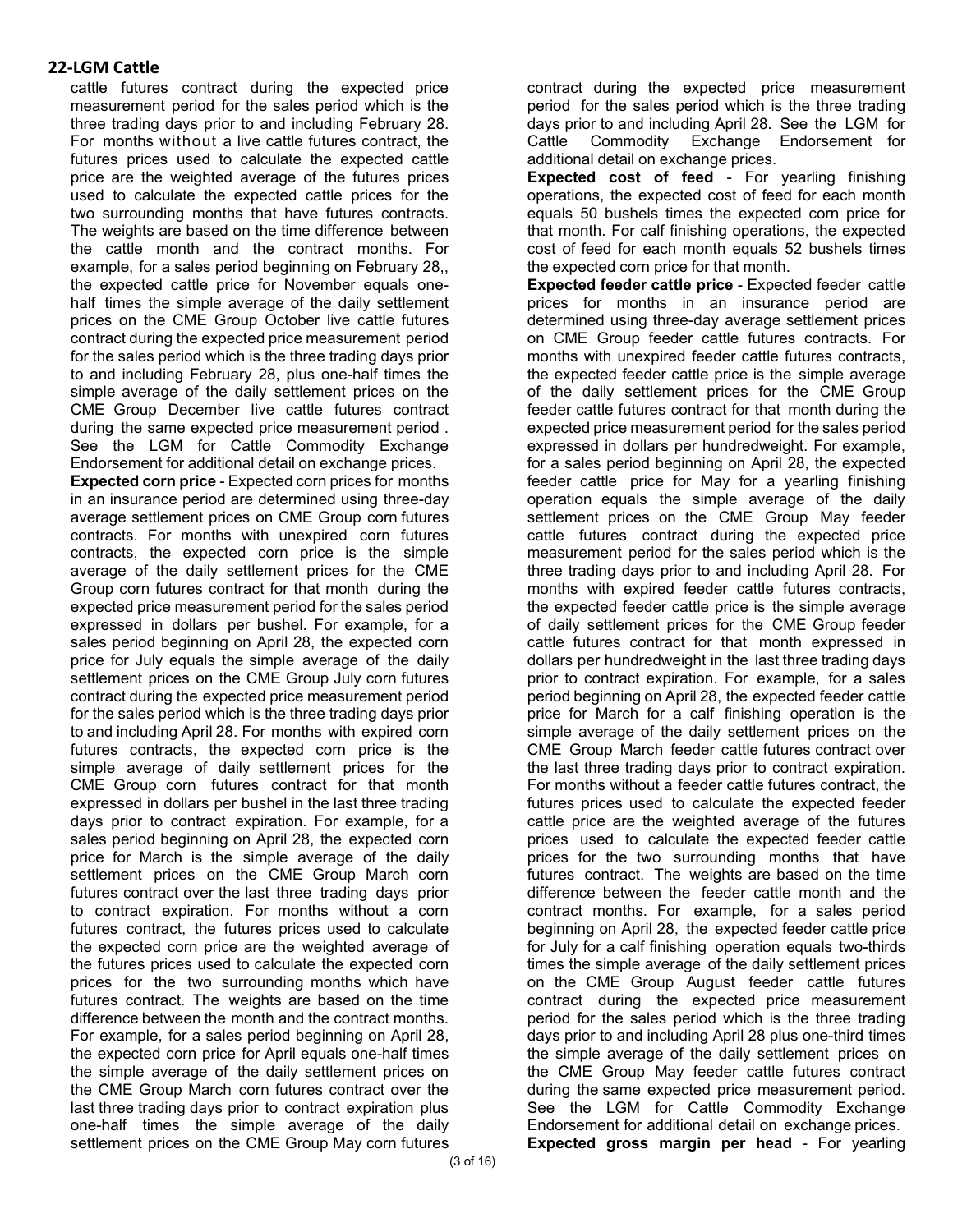finishing operations, expected gross margin per head is equal to the expected cattle price for the month cattle are marketed times the assumed weight of the cattle at marketing of 12.5 hundredweight, or as stated in the Special Provisions, minus the expected cost of feed two months prior to that month, less the expected feeder cattle price five months prior to that month times the assumed weight of feeder cattle of 7.5 hundredweight. For calf finishing operations, expected gross margin per head is equal to the expected cattle price for the month cattle are marketed times the assumed weight of the cattle at marketing of 11.5 hundredweight, or as stated in the Special Provisions, minus the expected cost of feed four months prior to that month, less the expected feeder cattle price eight months prior to that month times the assumed weight of feeder cattle of 5.5 hundredweight. For example, the expected gross margin per head for April for a yearling finishing operation is the expected cattle price for April times 12.5 hundredweight, less the expected cost of feed for February, less the expected feeder cattle price times 7.5 hundredweight. For a calf finishing operation, expected gross margin per head for April is the expected cattle price for April times 11.5 hundredweight, less the expected cost of feed for December of the previous year, less the expected feeder cattle price for August of the previous year times 5.5 hundredweight.

**Expected gross margin per month** - The expected gross margin per cattle multiplied by the target marketings for each month of an insurance period.

**Expected price measurement period** – For each week in which sales occur, the three trading days prior to and including Thursday that is the beginning of the weekly sales period.

**Expected total gross margin** - The target marketings times the expected gross margin per head for each month of an insurance period and totaled.

**FCIC** - The Federal Crop Insurance Corporation, a wholly owned government corporation within USDA.

**Gross margin guarantee** - The gross margin guarantee for an insurance period is the expected total gross margin for an insurance period minus the deductible times the total of target marketings.

**Insurance period** - The 11-month period designated in the summary of insurance to which this policy is applicable. Cattle are not insurable in the first month of any insurance period. See the LGM for Cattle Commodity Exchange Endorsement for additional detail on insurance periods.

**Insured** - The person shown on the summary of insurance as the insured. This term does not extend to any other person having a share or interest in the animals (for example, a partnership, landlord, or any other person) unless also specifically indicated on the summary of insurance as the insured.

**Liability** - The maximum amount payable on an Insurance period under this policy.

**Limit movement** - The maximum price change based on the CME group current daily price limit for commodity

futures.

**Limited resource farmer or rancher** - Has the same meaning as the term defined by USDA at https://lrftool.sc.egov.usda.gov/LRP\_Definition.aspx or successor website.

**Livestock acceptance system** - A computer system that accepts livestock applications and endorsements.

**Marketing report** - A report submitted by you on our form showing for each month your actual marketings of cattle insured under this policy. The marketing report must be accompanied by copies of packer sales receipts that provide records of the actual marketings shown on the marketing report.

**Notice of probable loss** - Our notice to you of a probable loss on your insured cattle.

**Offset** - The act of deducting one amount from another amount.

**Person** - An individual, partnership, association, corporation, estate, trust, or other legal entity, and wherever applicable, a State or a political subdivision or agency of a State. "Person" does not include the United States Government or any agency thereof.

**Policy** - The agreement between you and us consisting of these provisions, the Special Provisions, the summary of insurance, the Commodity Exchange<br>Endorsement, and the applicable regulations Endorsement, and the applicable published in 7 CFR Chapter IV.

**Premium** - The amount you owe us for this insurance coverage based on your target marketings in accordance with section 5.

**Premium billing date** - The earliest date upon which you will be billed for insurance coverage based on your target marketing report. The premium billing date is the first business day of the month following the last month of the insurance period in which you have target marketings.

**Producer premium** - The total premium minus the premium subsidy paid by FCIC.

**RMA** - Risk Management Agency, an agency within USDA.

**RMA's website** - A website hosted by RMA and located at https://www.rma.usda.gov/ or a successor website.

**Sales closing date** – The last day of the sales period by which your completed application must be received by us. Also, the last date by which you may change your insurance coverage for an insurance period.

**Sales period** – The period that begins on Thursday of each week when the coverage prices and rates are posted on RMA's website and ends on the following calendar day at 9:00 AM Central Time. Sales will not be available for purchase if the Thursday of the sales period is a federal holiday. The calendar date for Thursday of the sales period will be shown as the effective date in the actuarial documents.

**Share** - The lesser of your percentage interest in the insured livestock as an owner at the time insurance attaches and at the time of sale. Persons who lease or hold some other interest in the livestock other than as an owner are not considered to have a share in the livestock.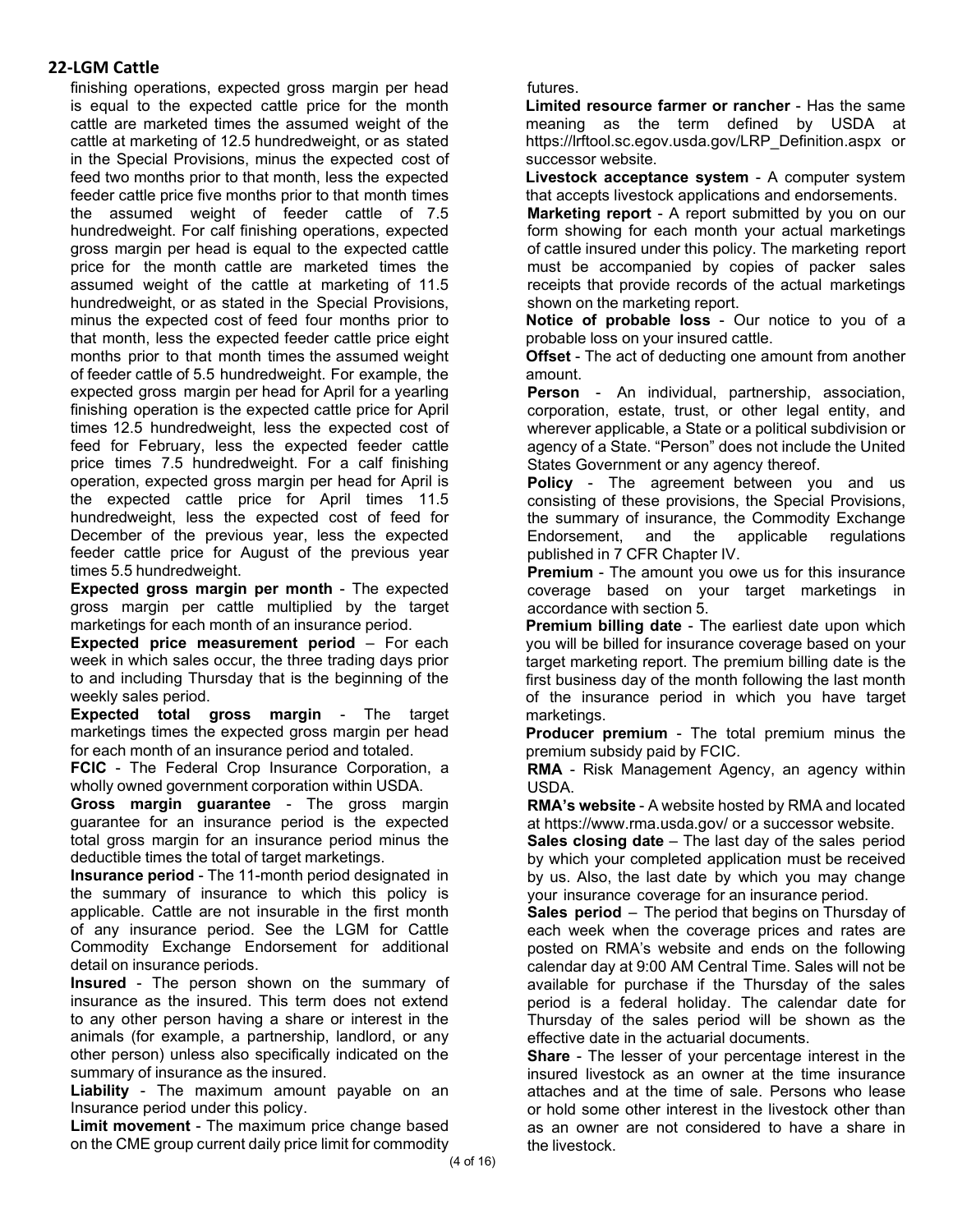**Special provisions** - The part of the policy that contains specific provisions of insurance for each insured crop that may vary by geographic area.

**Substantial beneficial interest** - An interest held by any person of at least ten percent in you (e.g., there are two partnerships that each have a 50 percent interest in you and each partnership is made up of two individuals, each with a 50 percent share in the partnership. In this case, each individual would be considered to have a 25 percent interest in you, and both the partnerships and the individuals would have a substantial beneficial interest in you. The spouses of the individuals would not be considered to have a substantial beneficial interest unless the spouse was one of the individuals that made up the partnership. However, if each partnership is made up of six individuals with equal interests, then each would only have an 8.33 percent interest in you and although the partnership would still have a substantial beneficial interest in you, the individuals would not for the purposes of reporting in section 2). The spouse of any individual applicant or individual insured will be presumed to have a substantial beneficial interest in the applicant or insured unless the spouses can prove they are legally separated or otherwise legally separate under the applicable State dissolution of marriage laws. Any child of an individual applicant or individual insured will not be considered to have a substantial beneficial interest in the applicant or insured unless the child has a separate legal interest in such person.

**Summary of insurance** - Our statement to you, based upon your application, specifying the insured, the cattle, the target marketings, the gross margin guarantee, and the premium for an insurance period.

**Target marketings** - Your determination as to the number of cattle you elect to insure in each month during the insurance period. You can only report the number of cattle in which you have a share.

**Target marketings report** - A report submitted by you on our form showing for each month your target marketings for that month.

**Termination date** - The calendar date upon which your insurance ceases to be in effect because of nonpayment of any amount due us under the policy, including premium.

**USDA** - The United States Department of Agriculture.

**Veteran farmer or rancher** An individual who has served active duty in the United States Army, Navy, Marine Corps, Air Force, or Coast Guard, including the reserve components; was discharged or released under conditions other than dishonorable; and:

- (1) Has not operated a farm or ranch;
- (2) Has operated a farm or ranch for not more than 5 years; or
- (3) First obtained status as a veteran during the most recent 5-year period.

A person, other than an individual, may be eligible for veteran farmer or rancher benefits if all substantial beneficial interest holders qualify as a veteran farmer or rancher. A spouse's veteran status does not impact whether an individual is considered a veteran farmer or rancher.

**Void** - When the policy is considered not to have existed for an insurance period as a result of concealment, fraud, or misrepresentation.

**Yearling finishing operation** - A type of farm operation that purchases yearling steers and heifers and feeds them until slaughter.

#### **2. Life of Policy, Cancellation and Termination**

- (a) The application must be completed by you and received by us not later than the sales closing date. If cancellation or termination of insurance coverage occurs for any reason, including but not limited to indebtedness, suspension, debarment, disqualification, cancellation by you or us or violation of the controlled substance provisions of the Food Security Act of 1985, a new application must be filed for the crop.
- (b) Coverage will not be provided if you are ineligible under the policy or under any Federal statute or regulation.
- (c) Your agent does not have authority to bind coverage under this policy. Coverage for the cattle described in the application will only become effective when we notify you in writing that your application has been accepted and approved by us, and we issue a written summary of insurance to you.
	- (1) For subsequent insurance periods, coverage will only be effective if issue a written summary of insurance to you.
	- (2) This policy will be available for sale only on business days when RMA livestock acceptance system is operational.
- (d) This is a continuous policy and will remain in effect for each crop year following the acceptance of the original application until canceled by you in accordance with the terms of the policy or terminated by operation of the terms of the policy or by us. In accordance with section 20, FCIC may change the coverage provided from year to year.
- (e) With respect to your application for insurance:
	- (1) You must include your social security number (SSN) if you are an individual (if you are an individual applicant operating as a business, you may provide an employer identification number (EIN) but you must also provide your SSN); or
	- (2) You must include your EIN if you are a person other than an individual;
	- (3) In addition to the requirements of section 2(e)(1) or (2), you must include the following for all persons who have a substantial beneficial interest in you:
		- (i) The SSN for individuals; or
		- (ii) The EIN for persons other than individuals and the SSNs for all individuals that comprise the person with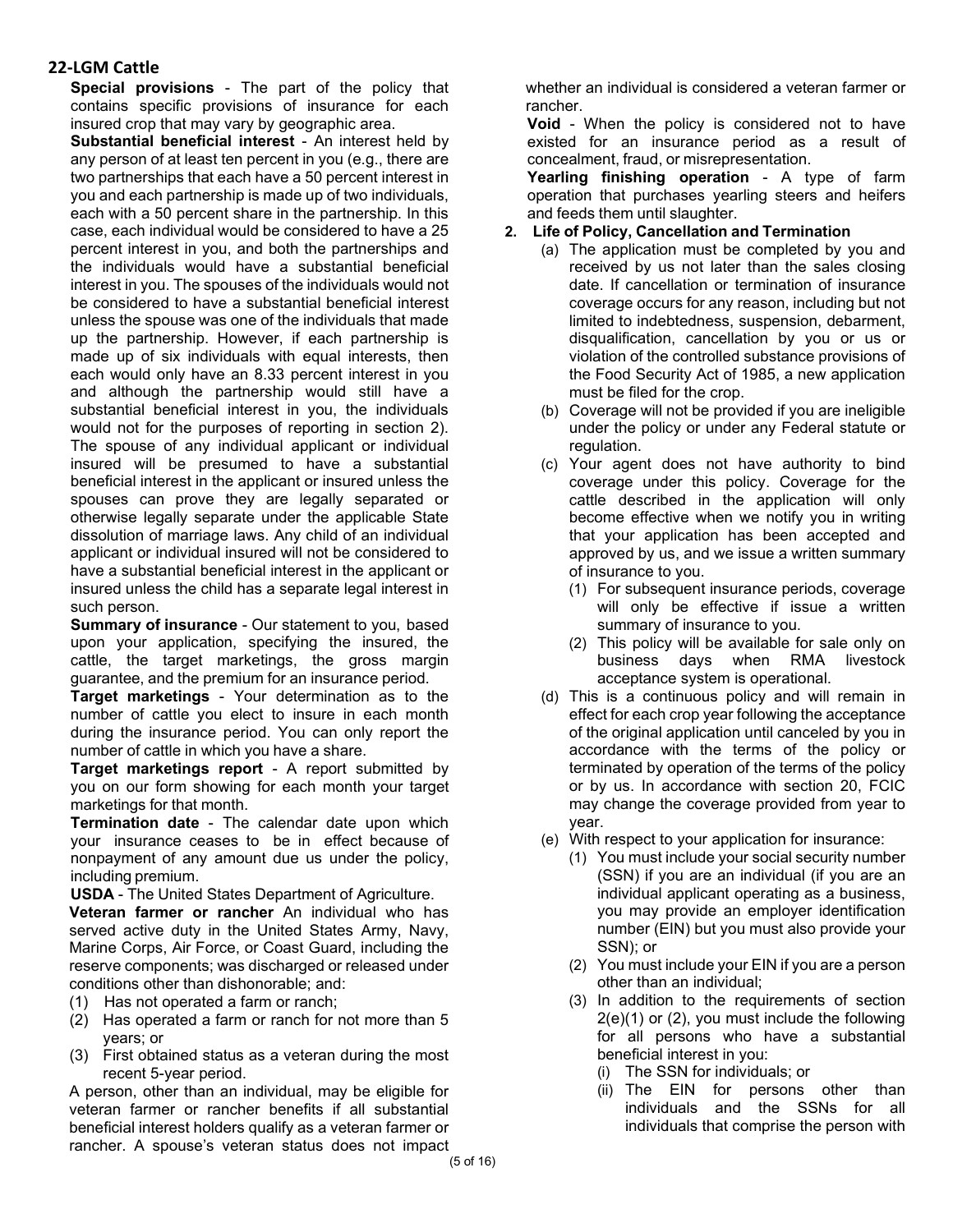the EIN if such individuals have a substantial beneficial interest in you;

- (4) You must include:
	- (i) Your election of plan of insurance and any other material information required on the application to insure your cattle; and
	- (ii) All information required in section 2(e)(4)(i) or your application will not be accepted and no coverage will be provided;
- (5) Your application will not be accepted and no insurance will be provided for the year of application if the application does not contain your SSN or EIN. If your application contains an incorrect SSN or EIN for you, your application will be considered not to have been accepted, no insurance will be provided for the year of application and for any subsequent crop years, as applicable, and such policies will be void if:
	- (i) Such number is not corrected by you; or
	- (ii) You correct the SSN or EIN but:
		- (A) You cannot prove that any error was inadvertent (Simply stating the error was inadvertent is not sufficient to prove the error was inadvertent); or
		- (B) It is determined that the incorrect number would have allowed you to obtain disproportionate benefits under the crop insurance program, you are determined to be ineligible for insurance or you could avoid an obligation or requirement under any State or Federal law;
- (6) With respect to persons with a substantial beneficial interest in you:
	- (i) The coverage for all livestock or livestock products included on your application will be reduced proportionately by the percentage interest in you of persons with a substantial beneficial interest in you (presumed to be 50 percent for spouses of individuals) if the SSNs or EINs of such persons are included on your application, the SSNs or EINs are correct, and the persons with a substantial beneficial interest in you are ineligible for insurance;
	- (ii) Your policies for all livestock or livestock products included on your application, and for all applicable crop years, will be void if the SSN or EIN of any person with a substantial beneficial interest in you is incorrect or is not included on your application and:
		- (A) Such number is not corrected or provided by you, as applicable;
- (B) You cannot prove that any error or omission was inadvertent (Simply stating the error or omission was inadvertent is not sufficient to prove the error or omission was inadvertent); or
- (C) Even after the correct SSN or EIN is provided by you, it is determined that the incorrect or omitted SSN or EIN would have allowed you to obtain disproportionate benefits under the crop insurance program, the person with a substantial beneficial interest in you is determined to be ineligible for insurance, or you or the person with a substantial beneficial interest in you could avoid an obligation or requirement under any State or Federal law; or
- (iii) Except as provided in sections  $2(e)(6)(ii)(B)$  and  $(C)$ , your policies will not be voided if you subsequently provide the correct SSN or EIN for persons with a substantial beneficial interest in you and the persons are eligible for insurance;
- (7) When any of your policies are void under sections 2(e)(5) or (6):
	- (i) You must repay any indemnity that may have been paid for all applicable commodities and any crop years determined by us;
	- (ii) Even though the policies are void, you will still be required to pay an amount equal to 20 percent of the premium that you would otherwise be required to pay; and
	- (iii) If you previously paid premium or administrative fees, any amount in excess of the amount required in section 2(e)(7)(ii) will be returned to you;
- (8) Notwithstanding any of the provisions in this section, if you certify to an incorrect SSN or EIN, or receive an indemnity and the SSN or EIN was not correct, you may be subject to civil, criminal or administrative sanctions;
- (9) If any of the information regarding persons with a substantial beneficial interest in you changes after the cancellation date for the previous crop year, you must revise your application by the cancellation date for the current crop year to reflect the correct information. However, if such information changed less than 30 days before the cancellation date for the current crop year, you must revise your application by the cancellation date for the next crop year. If you fail to provide the required revisions, the provisions in section 2(e)(6) will apply; and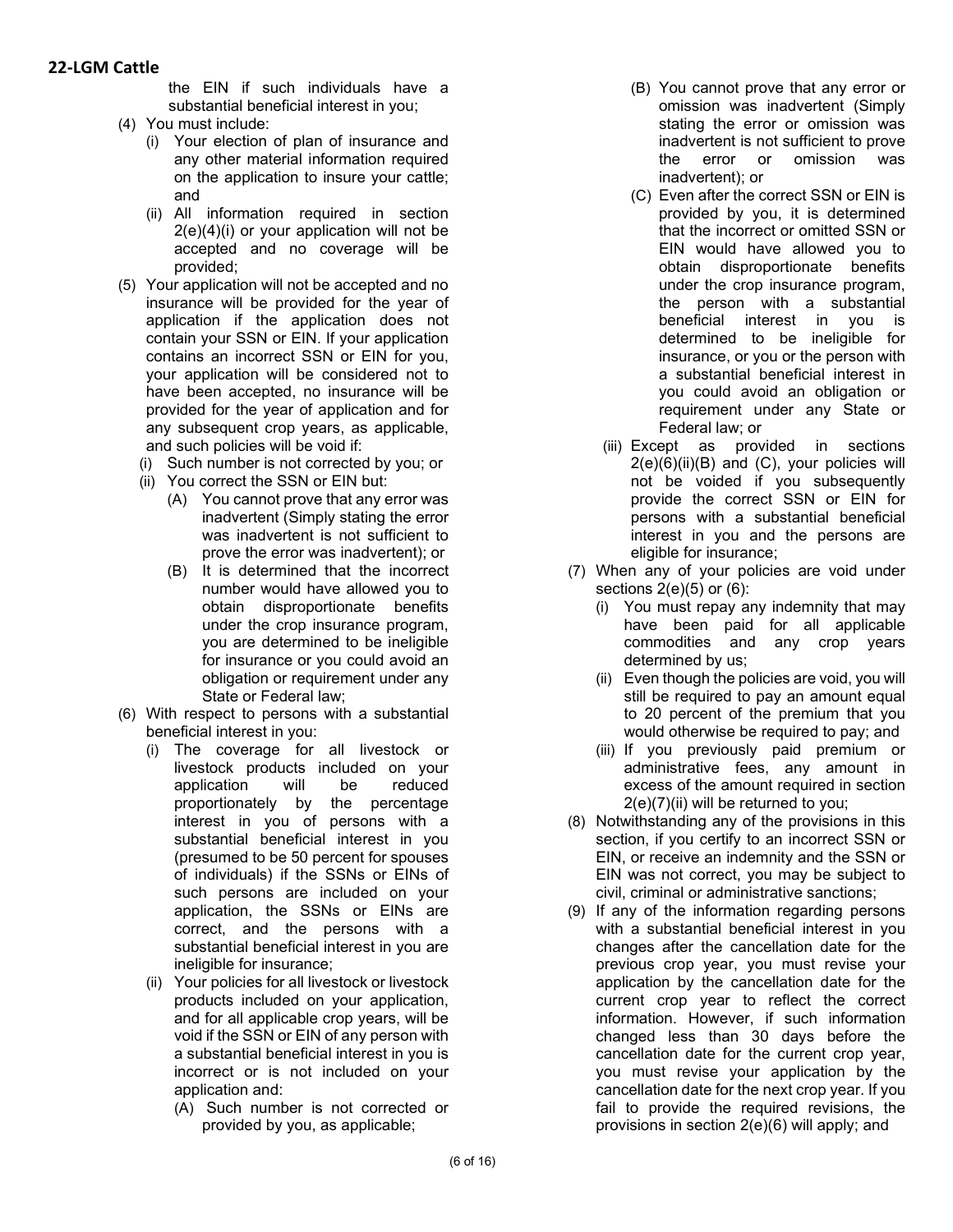- (10) If you are, or a person with a substantial beneficial interest in you is, not eligible to obtain a SSN or EIN, whichever is required, you must request an assigned number for the purposes of this policy from us:
	- (i) A number will be provided only if you can demonstrate you are, or a person with a substantial beneficial interest in you is, eligible to receive Federal benefits;
	- (ii) If a number cannot be provided for you in accordance with section 2(e)(10)(i), your application will not be accepted; or
	- (iii) If a number cannot be provided for any person with a substantial beneficial interest in you in accordance with section 2(e)(10)(i), the amount of coverage for all crops on the application will be reduced proportionately by the percentage interest of such person in you.
- (f) After acceptance of the application, you may not cancel this policy for the initial crop year. Thereafter, the policy will continue in force for each succeeding crop year unless canceled or terminated as provided below.
- (g) Either you or we may cancel this policy after the initial crop year by providing written notice to the other on or before the cancellation date in accordance with section 2(j).
- (h) Any amount owed to us for any policy authorized under the Act will be offset from any indemnity or prevented planting payment due you for this or any other crop insured with us under the authority of the Act.
	- (1) Even if your claim has not yet been paid, you must still pay the premium and administrative fee on or before the termination date for you to remain eligible for insurance.
	- (2) If we offset any amount due us from an indemnity or prevented planting payment owed to you, the date of payment for the purpose of determining whether you have a delinquent debt will be the date that you submit the claim for indemnity in accordance with section 7(a) (Determining Indemnities).
	- (3) For this agricultural commodity policy, your premium and administrative fees will be offset from any indemnity or prevented planting payment due you even if it is prior to the premium billing.
	- (4) For any other agricultural commodity policy insured with us and it is:
		- (i) Prior to the premium billing date, and you agree, your premium and administrative fees will be offset from any indemnity or prevented planting payment due you; or
		- (ii) On or after the premium billing date, your premium and administrative fees will be offset from any indemnity or prevented planting payment due you.
- (i) A delinquent debt for any policy will make you ineligible to obtain crop insurance authorized under the Act for any subsequent crop year and result in termination of all policies in accordance with section 2(i)(2).
	- (1) With respect to ineligibility:
		- (i) Ineligibility for crop insurance will be effective on:
			- (A) The date that a policy was terminated in accordance with section 2(i)(2) for the crop for which you failed to pay premium, an administrative fee, or any related interest owed, as applicable;
			- (B) The payment due date contained in any notification of indebtedness for any overpaid indemnity if you fail to pay the amount owed, including any related interest owed, as applicable, by such due date; or
			- (C) The termination date for the crop year prior to the crop year in which a scheduled payment is due under a written payment agreement if you fail to pay the amount owed by any payment date in any agreement to pay the debt;
		- (ii) If you are ineligible and a policy has been terminated in accordance with section 2(i)(2), you will not receive any indemnity and such ineligibility and termination of the policy may affect your eligibility for benefits under other USDA programs. Any indemnity payment that may be owed for the policy before it has been terminated will remain owed to you, but may be offset in accordance with section 2(h), unless your policy was terminated in accordance with sections 2(i)(2)(i)(A), (B), or (D).
	- (2) With respect to termination:
		- (i) Termination will be effective on:
			- (A) For a policy with unpaid administrative fees or premiums, the termination date immediately subsequent to the billing date for the crop year (For policies which the sales closing date is prior to the termination date, such policies will terminate for the current crop year even if insurance attached prior to the termination date. Such termination will be considered effective as of the sales closing date and no insurance will be considered to have attached for the crop year and no indemnity will be owed);
			- (B) For a policy with other amounts due, the termination date immediately following the date you have a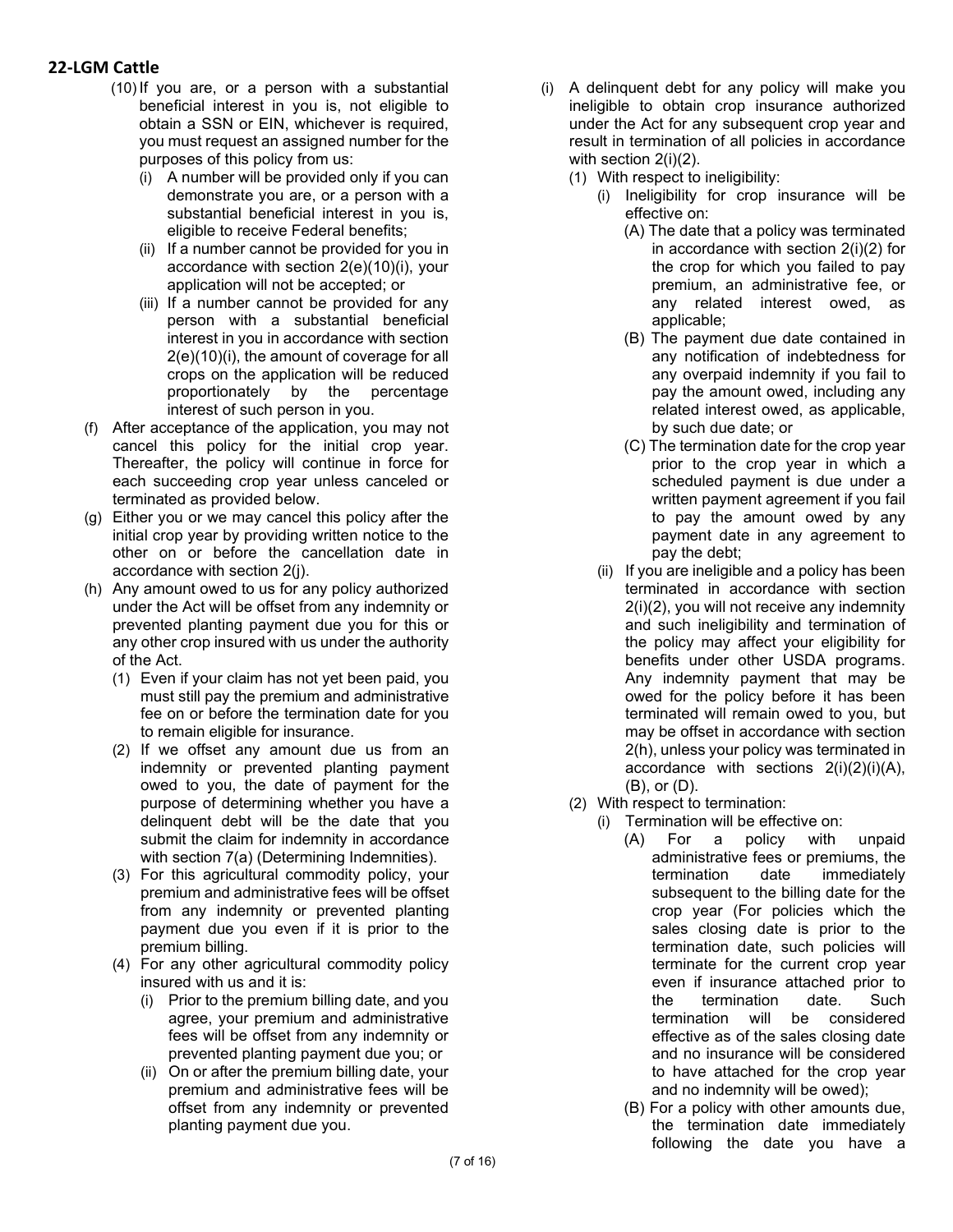delinquent debt (For policies for which the sales closing date is prior to the termination date, such policies will terminate for the current crop year even if insurance attached prior to the termination date. Such termination will be considered effective as of the sales closing date and no insurance will be considered to have attached for the crop year and no indemnity will be owed);

- (C) For all other policies that are issued by us under the authority of the Act, the termination date that coincides with the termination date for the policy with the delinquent debt or, if there is no coincidental termination date, the termination date immediately following the date you become ineligible;
- (D) For execution of a written payment agreement and failure to make any scheduled payment, the termination date for the crop year prior to the crop year in which you failed to make the scheduled payment (for this purpose only, the crop year will start the day after the termination date and end on the next termination date, e.g., if the termination date is November 30 and you fail to make a payment on November 15, 2019, your policy will terminate on November 30, 2018, for the 2019 crop year); or
- (ii) For all policies terminated under sections  $2(i)(2)(i)(A)$ ,  $(B)$ , or  $(D)$ , any indemnities paid subsequent to the termination date must be repaid.
- (iii) Once the policy is terminated, it cannot be reinstated for the current crop year unless:
	- (A) The termination was in error;
	- (B) The Administrator of the Risk Management Agency, at his or her sole discretion, determines that the following are met:
		- (1) In accordance with 7 CFR part 400, subpart U, and FCIC procedures, you provide documentation that your inadvertent failure to pay your debt is due to an unforeseen or unavoidable event or other extenuating circumstances that created the inadvertent failure for you to make timely payment;
		- (2) You remit full payment of the delinquent debt owed to us or FCIC with your request

submitted in accordance with section  $2(i)(2)(iii)(B)(3)$ ; and

- (3) You submit a written request for reinstatement of your policy to us no later than 60 days after the termination date or the missed payment date of a previously executed written payment agreement, or in the case of overpaid indemnity or any amount that became due after the termination date, the due date specified in the notice to you
	- of the amount due, if applicable.<br>(i) If authorization for authorization for reinstatement, as defined in 7 CFR part 400, subpart U, is granted, your policies will be reinstated effective at the beginning of the crop year for which you were determined ineligible, and you will be entitled to all applicable benefits under such policies, provided you meet all eligibility requirements and comply with the terms of the policy; and
	- (ii) There is no evidence of fraud or misrepresentation; or
- (C) We determine that, in accordance with 7 CFR part 400, subpart U, and FCIC issued procedures, the following are met:
	- (1) You can demonstrate:
		- (i) You made timely payment for the amount of premium owed but you inadvertently omitted some small amount, such as the most recent month's interest or a small administrative fee;
		- (ii) The amount of the payment was clearly transposed from the amount that was otherwise due (For example, you owed \$892 but you paid \$829);
		- (iii) You timely made the full payment of the amount owed but the delivery of that payment was delayed, and was postmarked no more than seven calendar days after the termination date or the missed payment date of a previously executed written payment agreement, or in the case of overpaid indemnity or any amount that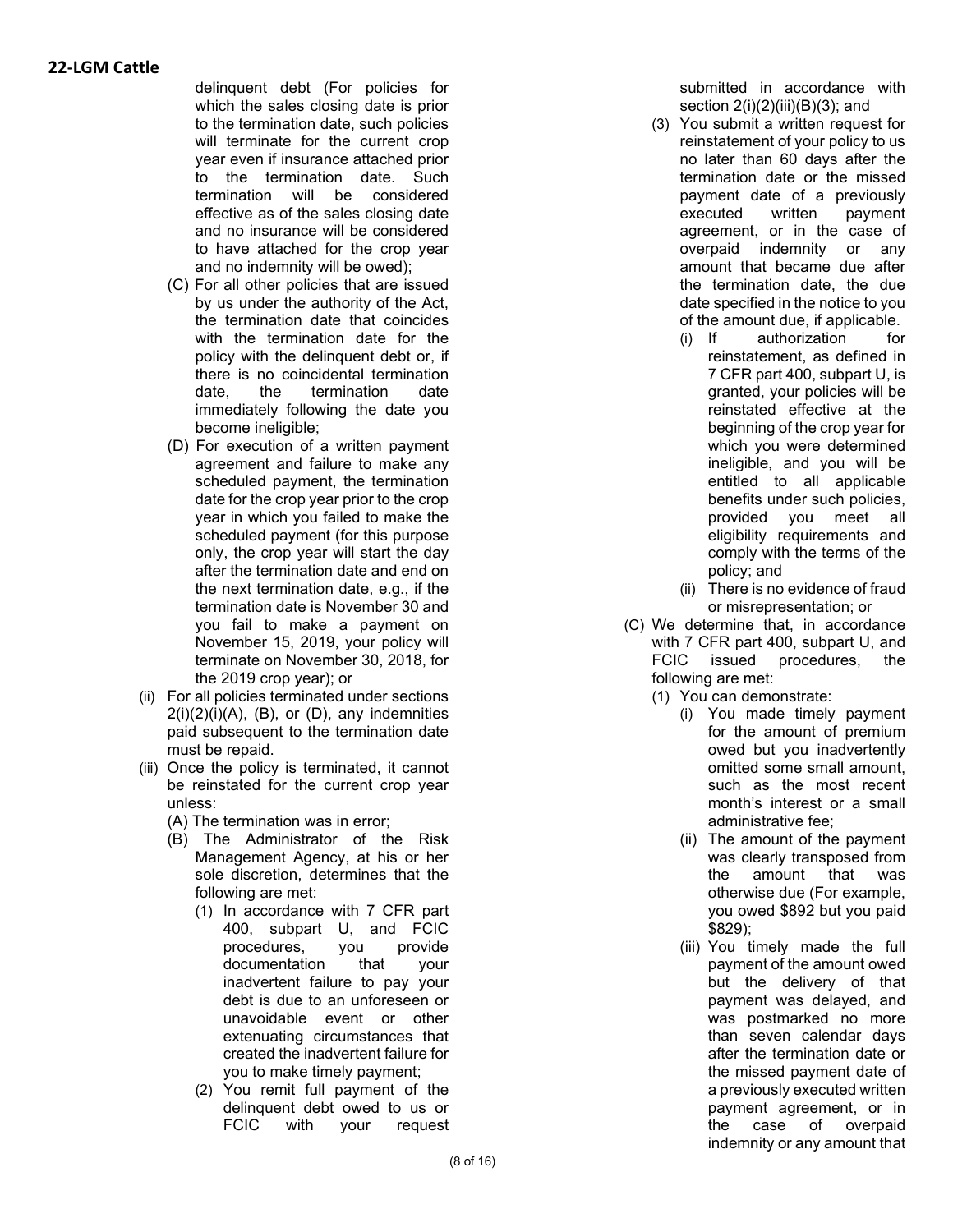became due after the termination date, the due date specified in a notice to you of an amount due, as applicable.

- (iv) For previously executed written payment agreements, you made the full payment of the scheduled payment amount owed within 15 calendar days after the missed payment date.
- (2) You remit full payment of the delinquent debt owed to us; and
- (3) You submit a written request for reinstatement of your policy to us in accordance with 7 CFR part 400, subpart U, and applicable procedures no later than 30 days after the termination date or the missed payment date of a previously executed written payment agreement, or in the case of overpaid indemnity or any amount that became due after the termination date, the due date specified in the notice to you of the amount due, if applicable; and
- (4) If authorization for reinstatement, as defined in 7 CFR part 400, subpart U, is granted, your policies will be reinstated effective at the beginning of the crop year for which you were determined ineligible, and you will be entitled to all applicable benefits under such policies, provided you meet all eligibility requirements and comply with the terms of the policy; and
- (5) There is no evidence of fraud or misrepresentation.
- (iv) A determination made under:
	- $(A)$  Section  $2(i)(2)(iii)(B)$  may only be appealed to the National Appeals Division in accordance with 7 CFR part 11; and
	- (B) Section  $2(i)(2)(iii)(C)$  may only be appealed in accordance with section 19.
- (3) To regain eligibility, you must:
	- (i) Repay the delinquent debt in full;
	- (ii) Execute a written payment agreement, in accordance with 7 CFR part 400, subpart U, and make payments in accordance with the agreement; or
	- (iii) Have your debts discharged in bankruptcy.
- (4) After you become eligible for crop or livestock insurance, if you want to obtain coverage for your crops or livestock, you must submit a new application on or before the sales closing date for the crop (Since applications for crop insurance cannot be accepted after the sales closing date, if you make any payment after the sales closing date, you cannot apply for insurance until the next available sales closing date).
- (5) For example, for the 2020 crop year, if you purchase Livestock Gross Margin (LGM), with a termination date of June 30, 2020 and you do not pay the premium or other amounts due for LGM by the termination date, your livestock policies will terminate retroactive to the sales closing date that is immediately subsequent to the sales period for which the premium is delinquent, even if insurance has already attached to a subsequent sales period. The ineligibility date would be June 30, 2020. In accordance with section 2(i)(2)(i)(C), for any other policy issued under the authority of the Federal Crop Insurance Act that does not have the same termination date of June 30, the termination for such other policy will be effective on the termination date following when you become ineligible. For example, a producer purchased an LGM policy on July 31, 2020 and did not pay the premium by the premium due date and subsequently purchased a Federal reinsured corn policy on March 15, 2021. The LGM policy is terminated June 30, 2021, and the producer is ineligible for any livestock plan of insurance as of the next sales closing date after June 30, 2021. However, the Federal reinsured corn policy would remain in effect for 2021 and would be terminated as of March 15, 2022 if the LGM premium remained delinquent. No indemnity will be due for that crop year for either crop. You will not be eligible to apply for crop insurance for any crop until after the amounts owed are paid in full or you file a petition to discharge the debt in bankruptcy.
- (6) If you are determined to be ineligible under section 2(i), persons with a substantial beneficial interest in you may also be ineligible until you become eligible again.
- (j) In cases where there has been a death, disappearance, judicially declared incompetence, or dissolution of any insured person:
	- (1) If any married individual insured dies, disappears, or is judicially declared incompetent, the named insured on the policy will automatically convert to the name of the spouse if: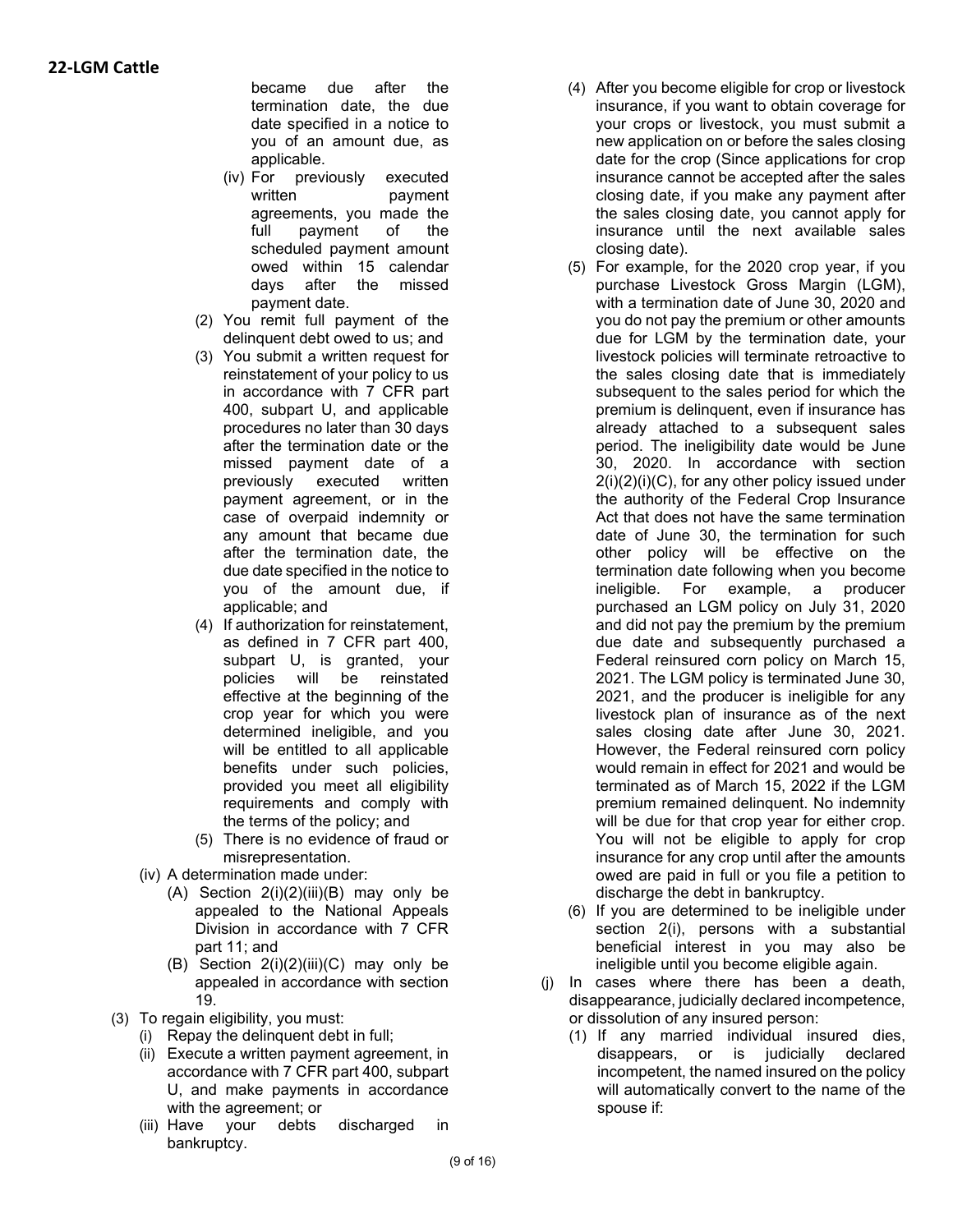- (i) The spouse was included on the policy as having a substantial beneficial interest in the named insured; and
- (ii) The spouse has a share of the crop.
- (2) The provisions in section  $2(i)(3)$  will be applicable if:
	- (i) Any partner, member, shareholder, etc., of an insured entity dies, disappears, or is judicially declared incompetent, and such event automatically dissolves the entity; or
	- (ii) An individual, whose estate is left to a beneficiary other than a spouse or left to the spouse and the criteria in section 2(j)(1) are not met, dies, disappears, or is judicially declared incompetent.
- (3) If section 2(j)(2) applies and the death, disappearance, or judicially declared incompetence occurred:
	- (i) More than 30 days before the cancellation date, the policy is automatically canceled as of the cancellation date and a new application must be submitted; or
	- (ii) Thirty days or less before the cancellation date, or after the cancellation date, the policy will continue in effect through the crop year immediately following the cancellation date and be automatically canceled as of the cancellation date immediately following the end of the insurance period for the crop year, unless canceled by the cancellation date prior to the start of the insurance period:
		- (A) A new application for insurance must be submitted prior to the sales closing date for coverage for the subsequent crop year; and
		- (B) Any indemnity will be paid to the person or persons determined to be beneficially entitled to the payment and such person or persons must comply with all policy provisions and pay the premium.
- (4) If any insured entity is dissolved for reasons other than death, disappearance, or judicially declared incompetence:
	- (i) Before the cancellation date, the policy is automatically canceled as of the cancellation date and a new application must be submitted; or
	- (ii) On or after the cancellation date, the policy will continue in effect through the crop year immediately following the cancellation date and be automatically canceled as of the cancellation date immediately following the end of the insurance period for the crop year, unless

canceled by the cancellation date prior to the start of the insurance period:

- (A) A new application for insurance must be submitted prior to the sales closing date for coverage for the subsequent crop year; and
- (B) Any indemnity will be paid to the person or persons determined to be beneficially entitled to the payment and such person or persons must comply with all policy provisions and pay the premium.
- (5) If section  $2(i)(2)$  or (4) applies, a remaining member of the insured person or the beneficiary is required to report to us the death, disappearance, judicial incompetence, or other event that causes dissolution not later than the next cancellation date, except if section 2(j)(3)(ii) applies, notice must be provided by the cancellation date for the next crop year. If notice is not provided timely, the provisions of section  $2(i)(2)$  or  $(4)$  will apply retroactive to the date such notice should have been provided and any payments made after the date the policy should have been canceled must be returned.
- (k) We may cancel your policy if no premium is earned for three consecutive years.
- (l) The cancellation date is June 30 for the policy.
- (m) Any person may sign any document relative to crop insurance coverage on behalf of any other person covered by such a policy, provided that the person has a properly executed power of attorney or such other legally sufficient document authorizing such person to sign. You are still responsible for the accuracy of all information provided on your behalf and may be subject to any applicable consequences, if any information has been misreported.
- (n) LGM for Cattle will not be offered for a sales period if the required data for establishing the expected gross margins for each month of the insurance period are not available because futures did not trade, or were not able to continue trading at the end of the day (such as the price moved the maximum allowed by the exchange and trading was suspended), for any day that the information is needed.
	- (1) LGM for Cattle will not be offered if CME Group live cattle futures prices decline by the maximum allowed by the exchange two consecutive days during the time period for establishing the expected gross margins.
	- (2) LGM for Cattle will not be offered if CME Group feeder cattle or CME Group corn futures prices increase by the maximum allowed by the exchanges two consecutive days during the time period for establishing the expected gross margins.
- **3. Insurance Coverage**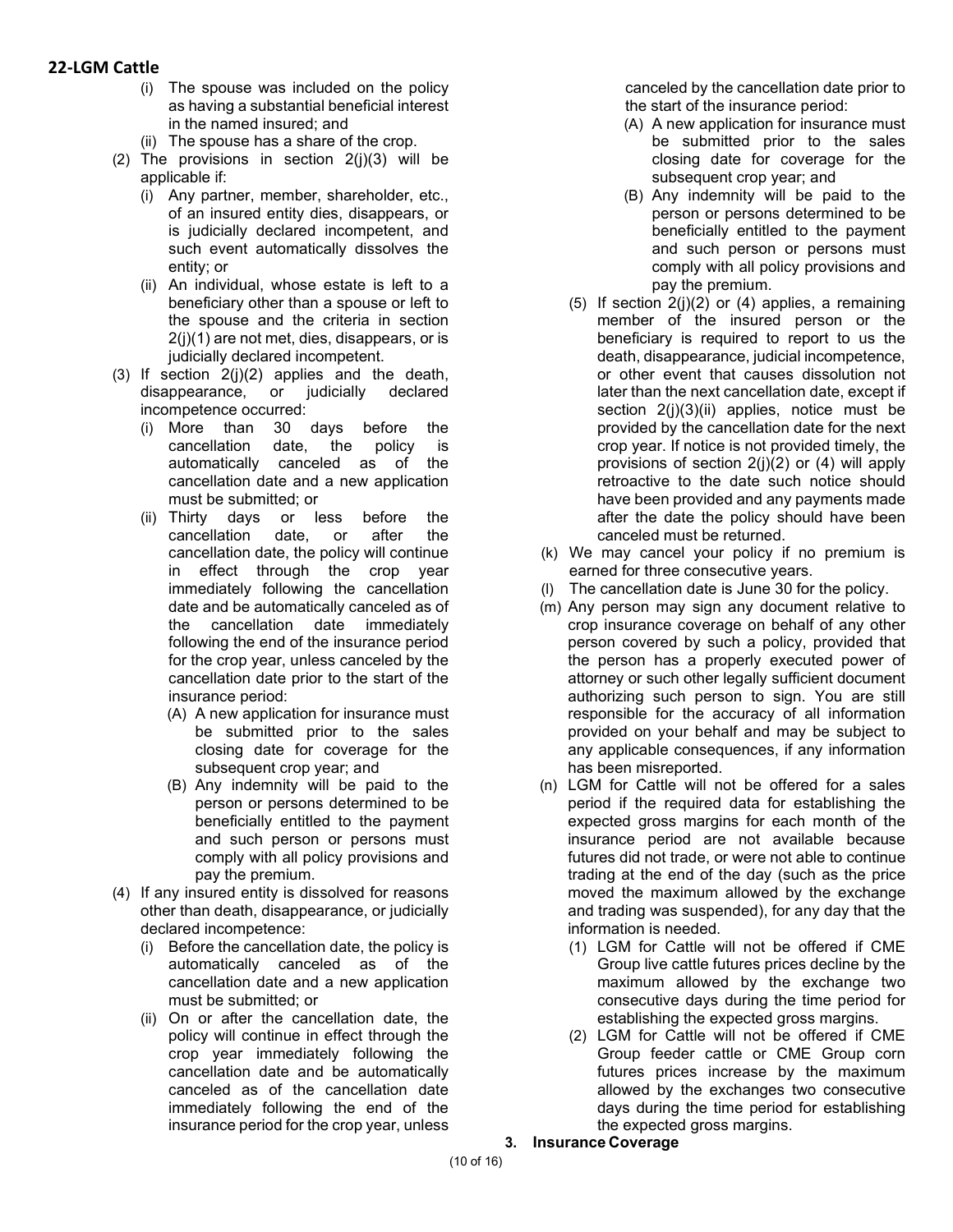- (a) Your gross margin guarantee, deductible amount, and maximum premium for the insurance period are as shown on your summary of insurance.
- (b) You must select a deductible amount by the sales closing date.
- (c) You may only select one deductible amount that is applicable for all target marketings.
- (d) Target marketings must be submitted on our form by the sales closing date for each insurance period in which you desire coverage. If target marketings are not submitted by the sales closing date, your target marketings for the insurance period will be zero.
- (e) Target marketings for any month of an insurance period cannot be greater than the approved target marketings for that insurance period. Your target marketings are due at the time of application in the initial insurance period and your target marketings report is due by the sales closing date in subsequent insurance periods.
- (f) No indemnity will be owed, but you will still be responsible for any premiums owed, if we find that your marketing report:
	- (1) Is not supported by written, verifiable records in accordance with the definition of marketing report; or
	- (2) Fails to accurately report actual marketings or other material information.
- (g) Coverage can be purchased from the time during the sales period or as otherwise specified in the Special Provisions. Coverage is not available for purchase if expected margins are not available on the RMA website.
- (h) Sales of LGM for Cattle may be suspended for the next sales period if extraordinary events occur that interfere with the effective functioning of the corn, feeder cattle, or live cattle commodity markets as determined by FCIC. Evidence of such events may include, but is not limited to, consecutive limit down moves in the live cattle futures markets or consecutive limit up moves in the feeder cattle and/or corn futures markets.

### **4. Causes of Loss Covered**

This policy provides insurance only for the difference between the actual gross margin and the gross margin guarantee resulting from unavoidable natural occurrences, as required by the Act. This policy does not insure against the death or other loss or destruction of your cattle, or against any other loss or damage of any kind whatsoever.

### **5. Premium**

- (a) The premium (gross premium less premium subsidy paid on your behalf by FCIC) is earned and payable at the time coverage begins.
- (b) You are only eligible for premium subsidy if you target market in two (2) or more months of an insurance period.
- (c) The premium amount is shown on your summary of insurance.
- (d) The premium will be based on the information you

provide on your application.

- (e) Premium or administrative fees owed by you will be offset from an indemnity or prevented planting payment due you in accordance with section 2(h).
- (f) If you qualify as a beginning farmer or rancher, your premium subsidy will be 10 percentage points greater than the premium subsidy that you would otherwise receive, unless otherwise specified in the Special Provisions.
- (g) You will be ineligible for any premium subsidy paid on your behalf by FCIC for any policy issued by us if:
	- (1) USDA determines you have committed a violation of the highly erodible land conservation or wetland conservation provisions of 7 CFR part 12 as amended by the Agricultural Act of 2014; or
	- (2) You have not filed form AD-1026 with FSA for the reinsurance year by the premium billing date.
		- (i) Notwithstanding section  $5(g)(2)$ , you may be eligible for premium subsidy without having a timely filed form AD-1026:
			- (A) For the initial reinsurance year if you certify by the premium billing date for your policy that you meet the qualifications as outlined in FCIC approved procedures for producers who are new to farming, new to crop insurance, a new entity, or have not previously been required to file form AD-1026; or
			- (B) If FSA approves relief for failure to timely file due to circumstances beyond your control or failure to timely provide adequate information to complete form AD-1026 in accordance with the provisions contained in 7 CFR part 12.
		- (ii) To be eligible for premium subsidy paid on your behalf by FCIC, it is your responsibility to assure you meet all the requirements for:
			- (A) Compliance with the conservation provisions specified in section 5(g)(1) of this section; and
			- (B) Filing form AD-1026, or successor form, to be properly identified as in compliance with the conservation provisions specified in section 5(g)(1) of this section.

### **6. Insurance Period**

- (a) Coverage begins on your cattle on the first day of the second calendar month following the month of the sales closing date. For example, for contracts with a sales closing date in January, coverage will begin on March 1.
- (b) Coverage ends at the earliest of:
	- (1) The last month of the insurance period in which you have target marketings;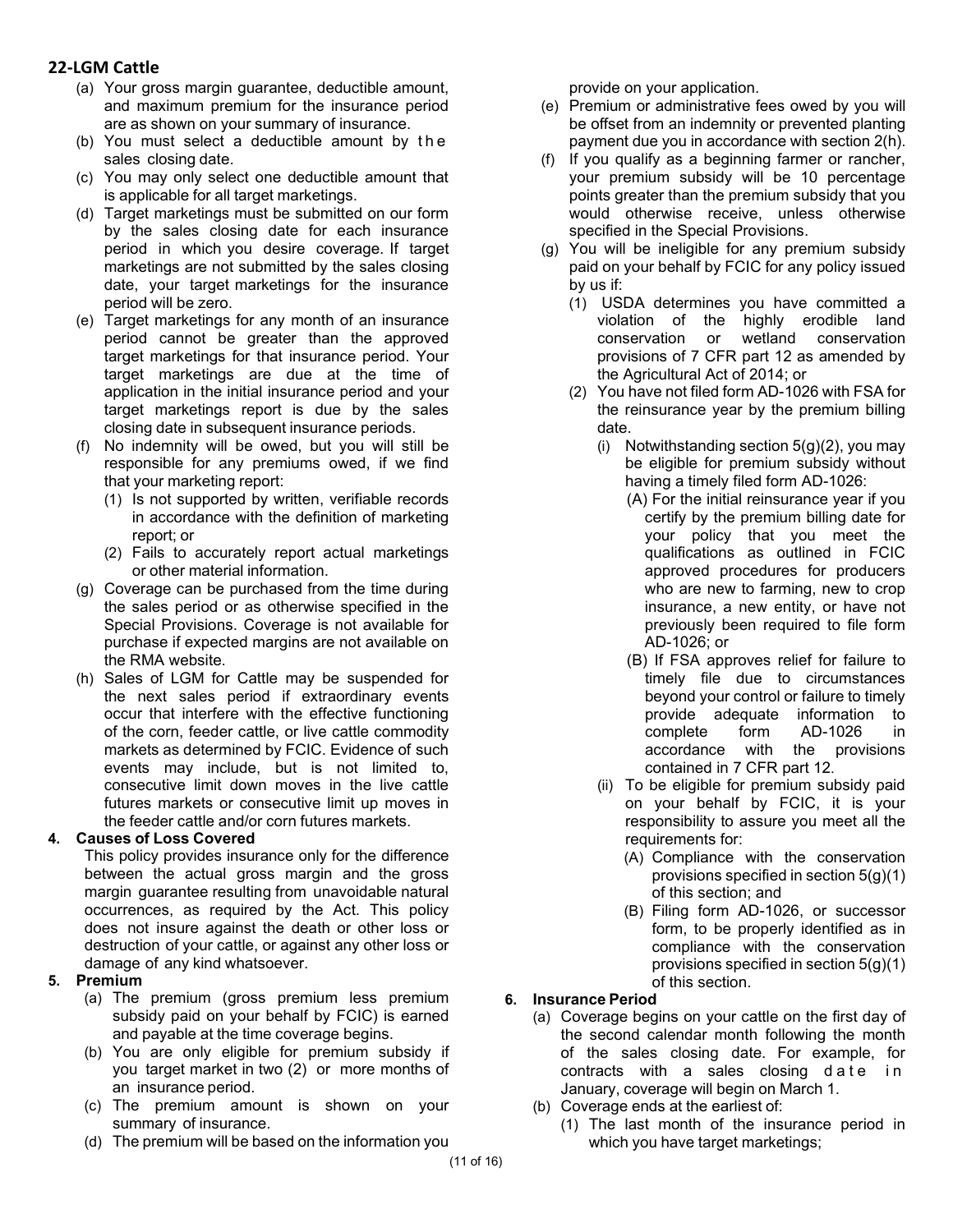- (2) As otherwise specified in the policy.
- (3) If the end date is on a Saturday, Sunday, or federal holiday, or, if for any reason the relevant report is not available to us for that day or any other day of the ending period, then the actual ending value will be based on the most recent reports made prior to that date.

### **7. Determining Indemnities**

- (a) In the case of a payable loss on insured cattle, we will send you a notice of probable loss approximately ten days after all actual gross margins applicable for the insurance period are released by RMA. You must submit a marketing report within 15 days of your receipt of the notice of probable loss.
- (b) In the event of loss covered by this policy, we will settle your claim by subtracting the actual total gross margin from the gross margin guarantee. If the result is greater than zero, an indemnity will be paid. Under no circumstances will the indemnity be greater than your total target marketings multiplied by the three-day average CME Group live cattle futures price established at the beginning of the insurance period multiplied by the assumed weight of the cattle.
- (c) In the event that the total of actual marketings are less than 75 percent of the total of targeted marketings for the insurance period, indemnities will be reduced by the percentage by which the total of actual marketings for the insurance period fell below the total of targeted marketings for the period.

# **8. Conformity to Food Security Act**

Although your violation of a number of federal statutes, including the Act, may cause cancellation or termination of the policy or may cause the policy to become void, you should be specifically aware that your policy will be canceled if you are determined to be ineligible to receive benefits under the Act due to violation of the controlled substance provisions (title XVII) of the Food Security Act of 1985 (Pub. L. 99-198) and the regulations published at 7 CFR part 400, subpart F. We will recover any and all monies paid to you or received by you during your period of ineligibility, and your premium will be refunded, less a reasonable amount for expenses and handling not to exceed 20 percent of the total premium.

# **9. Amounts Due Us**

- (a) Interest will accrue at the rate of 1.25 percent simple interest per calendar month on any unpaid amount owed to us or on any unpaid administrative fees owed to FCIC.
	- (1) For the purpose of premium amounts owed to us or administrative fees owed to FCIC, interest will start to accrue on the first day of the month following the issuance of the notice by us, provided that a minimum of 30 days have passed from the premium billing date

specified in the actuarial documents.

- (2) We will collect any unpaid amounts owed to us and any interest owed thereon, and, prior to the termination date, we will collect any administrative fees and interest owed thereon to FCIC.
- (3) After the termination date, FCIC will collect any unpaid administrative fees and any interest owed thereon for any catastrophic risk protection policy and we will collect any unpaid administrative fees and any interest owed thereon for additional coverage policies.
- (b) For the purpose of any other amounts due us, such as repayment of indemnities found not to have been earned, interest will start to accrue on the date that notice is issued to you for the collection of the unearned amount.
	- (1) Amounts found due under this paragraph will not be charged interest if payment is made within 30 days of issuance of the notice by us.
	- (2) The amount will be considered delinquent if not paid within 30 days of the date the notice is issued by us.
- (c) All amounts paid will be applied first to expenses of collection, if any, second, to the reduction of accrued interest, and then to the reduction of the principal balance.
- (d) If we determine that it is necessary to contract with a collection agency or to employ an attorney to assist in collection, you agree to pay all the expenses of collection.
- (e) The portion of the amounts owed by you for a policy authorized under the Act that are owed to FCIC may be collected in part through administrative offset from payments you receive from United States government agencies in accordance with 31 U.S.C. chapter 37. Such amounts include all administrative fees, and the share of the overpaid indemnities and premiums retained by FCIC plus any interest owed thereon.

# **10. Legal Action Against Us**

- (a) You may not bring legal action against us unless you have complied with all the policy provisions.
- (b) If you do take legal action against us, you must do so within 12 months after denial of your claim. Suit must be brought in accordance with the provisions of 7 U.S.C. 1508(j).
- (c) Under no circumstances will we be liable for the payment of damages (compensatory, punitive, or other), attorneys' fees, or other charges in connection with any claim for indemnity, whether we approve or disapprove such claim.

### **11. Payment and Interest Limitations**

We will pay simple interest computed on the net indemnity ultimately found to be due by us or by a final judgment of a court of competent jurisdiction. from and including the 61st day after the date you sign, date, and submit to us the properly completed marketing report. Interest will be paid only if the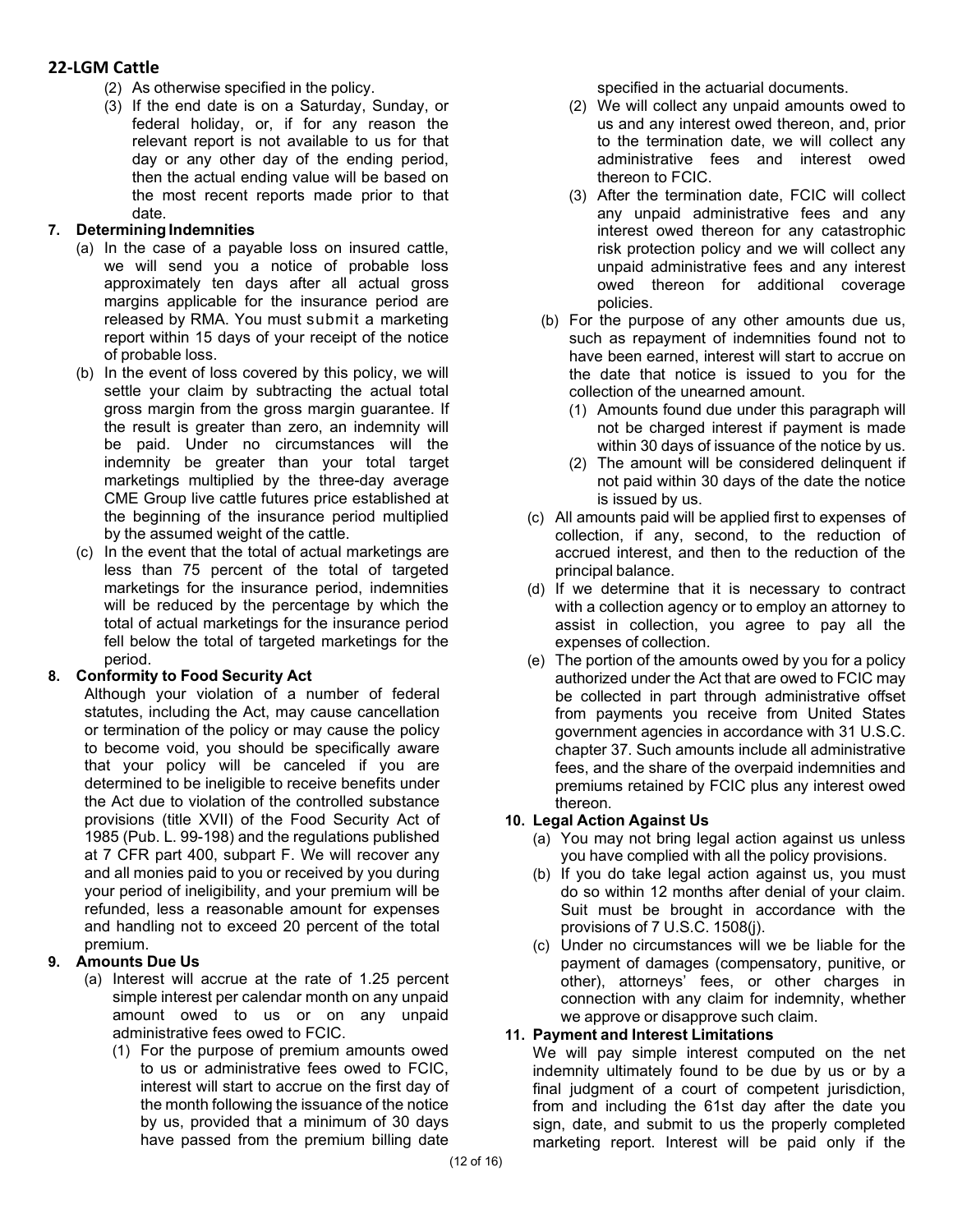reason for our failure to timely pay is **NOT** due to your failure to provide information or other material necessary for the computation or payment of the indemnity. The interest rate will be that established by the Secretary of the Treasury under section 12 of the Contract Disputes Act of 1978 (41 U.S.C. 611) and published in the Federal Register semiannually on or about January 1 and July 1 of each year and may vary with each publication.

### **12. Concealment, Misrepresentation, or Fraud**

- (a) If you have falsely or fraudulently concealed the fact that you are ineligible to receive benefits under the Act or if you or anyone assisting you has concealed or misrepresented any material fact relating to this policy:
	- (1) This policy will be void for each insurance period in which the concealment, fraud, or misrepresentation occurred; and
	- (2) You may be subject to remedial sanctions in accordance with 7 U.S.C. 1515(h) and 7 CFR part 400, subpart R.
- (b) Voidance of this policy will result in you having to reimburse all indemnities paid for the insurance period.
- (c) Voidance will be effective on the first day of the insurance period for the crop year in which the act occurred and will not affect the policy for subsequent insurance periods unless a violation of this section also occurred in such insurance periods.
- (d) Even though this policy is void, you will still be required to pay the administrative and operating expenses contained on your premium statement to offset costs incurred by us in the service of this policy.
- (e) If you willfully and intentionally provide false or inaccurate information to us or FCIC or you fail to comply with a requirement of FCIC, in accordance with 7 CFR part 400, subpart R, FCIC may impose on you:
	- (1) A civil fine for each violation in an amount not to exceed the greater of:
		- (i) The amount of the pecuniary gain obtained as a result of the false or inaccurate information provided or the noncompliance with a requirement of FCIC; or
		- (ii) \$10,000; and
		- (2) A disqualification for a period of up to 5 years from receiving any monetary or nonmonetary benefit provided under each of the following:
			- (i) Any crop insurance policy offered under the Act;
			- (ii) The Farm Security and Rural Investment Act of 2002 (7 U.S.C. 7333 et seq.);
			- (iii) The Agricultural Act of 1949 (7 U.S.C. 1421 et seq.);
			- (iv) The Commodity Credit Corporation Charter Act (15 U.S.C. 714 et seq.);
- (v) The Agricultural Adjustment Act of 1938 (7 U.S.C. 1281 et seq.);
- (vi) Title XII of the Food Security Act of 1985 (16 U.S.C. 3801 et seq.);
- (vii) The Consolidated Farm and Rural Development Act (7 U.S.C. 1921 et seq.); and
- (viii) Any federal law that provides assistance to a producer of an agricultural commodity affected by a crop or livestock loss or a decline in the prices of agricultural commodities.

### **13. Transfer of Coverage and Right to Indemnity**

If you transfer any of the ownership interest in your cattle during the insurance period, you may transfer your coverage rights, if the transferee is eligible for crop or livestock insurance.

- (a) We will not be liable for any more than the liability determined in accordance with your policy that existed before the transfer occurred.
- (b) The transfer of coverage rights must be on our form and will not be effective until approved by us in writing.
- (c) Both you and the transferee are jointly and severally liable for the payment of the premium.
- (d) The transferee has all rights and responsibilities under this policy consistent with the transferee's interest.
- (e) If the transferee is not eligible for insurance under this policy for any reason, and the transfer occurs before the final 30 days of the quarterly insurance period, then the transferred portion of the coverage will be terminated and no premium for that portion will be refunded.

### **14. Assignment of Indemnity**

- (a) You may assign your right to an indemnity for the crop year only to creditors or other persons to whom you have a financial debt or other pecuniary obligation. You may be required to provide proof of the debt or other pecuniary obligation before we will accept the assignment of indemnity.
- (b) All assignments must be on our form and must be provided to us. Each assignment form may contain more than one creditor or other person to whom you have a financial debt or other pecuniary obligation.
- (c) Unless you have provided us with a properly executed assignment of indemnity, we will not make any payment to a lienholder or other person to whom you have a financial debt or other pecuniary obligation even if you may have a lien or other assignment recorded elsewhere. Under circumstances will we be liable:
	- (1) To any lienholder or other person to whom you have a financial debt or other pecuniary obligation where you have failed to include such lienholder or person on a properly executed assignment of indemnity provided to us; or
	- (2) To pay to all lienholders or other persons to whom you have a financial debt or other pecuniary obligation any amount greater than the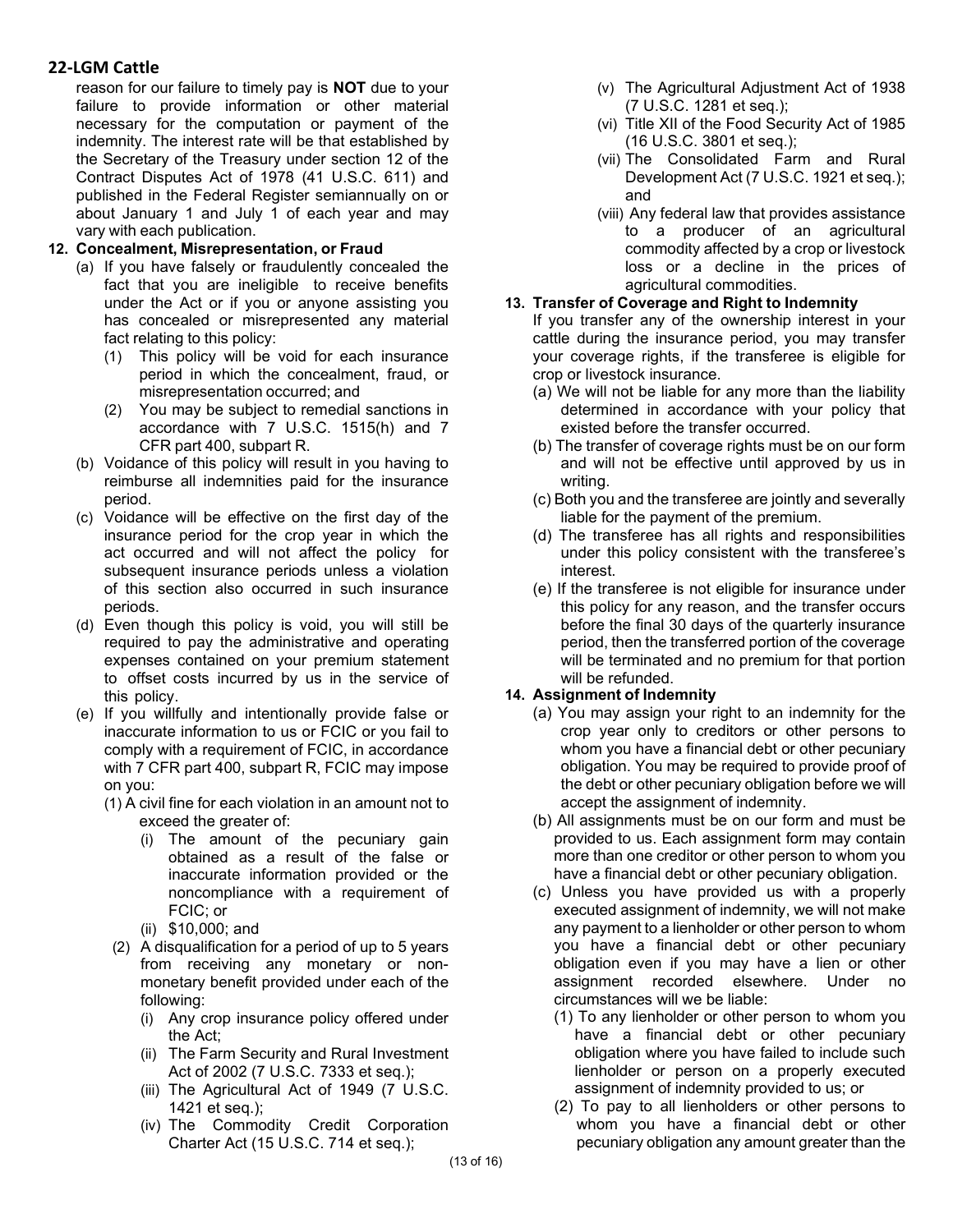total amount of indemnity owed under the policy.

- (d) If we have received the properly executed assignment of indemnity form:
	- (1) Only one payment will be issued jointly in the names of all assignees and you; and
	- (2) Any assignee will have the right to submit all loss notices and forms as required by the policy.
- (e) If you have suffered a loss from an insurable cause and fail to file a claim for indemnity within the period specified in section 7(b), the assignee may submit the claim for indemnity not later than 15 days after the period for filing a claim has expired. We will honor the terms of the assignment only if we can accurately determine the amount of the claim. However, no action will lie against us for failure to do so.

### **15. Descriptive Headings**

The descriptive headings of the various policy provisions are formulated for convenience only and are not intended to affect the construction or meaning of any of the policy provisions.

## **16. Notices**

- (a) All notices required to be given by you must be in writing and received by the insurance agent identified in your application within the designated time unless otherwise provided by the notice requirement.
	- (1) Notices required to be given immediately may be by telephone or in person and confirmed in writing.
	- (2) Time of the notice will be determined by the time of our receipt of the written notice. If the date by which you are required to submit a report or notice falls on Saturday, Sunday, or a federal holiday, or if your agent's office is, for any reason, not open for business on the date you are required to submit such notice or report, such notice or report must be submitted on the next business day.
- (b) All policy provisions, notices and communications required to be sent by us to you will be provided by electronic means, unless we do not have the ability to transmit such information to you by electronic means; or you elect to receive a paper copy of such information.

### **17. Applicability of State and Local Statutes**

If the provisions of this policy conflict with statutes of the state or locality in which this policy is issued, the policy provisions will prevail. State and local laws and regulations in conflict with federal statutes or regulations do not apply to this policy.

### **18. Other Insurance**

Nothing in this section prevents you from obtaining other insurance not authorized under the Act. However, unless specifically required by policy provisions, you must not obtain any other livestock insurance issued under the authority of the Act on the insured cattle. If you cannot demonstrate that you did not intend to have more than one policy or endorsement in effect, you may be subject to the

consequences authorized under this policy, the Act, or any other applicable statute. If you can demonstrate that you did not intend to have more than one policy in effect (For example, an application to transfer your policy or written notification to an insurance provider that states you want to purchase, or transfer, insurance and you want any other policies for the livestock canceled would demonstrate you did not intend to have duplicate policies), and:

- (1) Both are for LGM policies, the policy with the earliest date of application will be in force and the other policy will be void, unless both policies are with:
	- (i)The same insurance provider and the insurance provider agrees otherwise; or
	- (ii)Different insurance providers and both insurance providers agree otherwise.
- (2) One policy is LGM and the other is a livestock policy insuring the same cattle for the insurance period, the policy with the earliest date of endorsement for the insurance period will be in force and the other endorsement will be void.

#### **19. Access to Insured Cattle and Records, and Record Retention**

- (a) We, and any employee of USDA, reserve the right to examine the insured cattle, and all records relating to the feeding, finishing, and sale of the cattle as often as we reasonably require during the record retention period.
- (b) For three years after the end of the insurance period, you must retain, and provide upon our request, or the request of any USDA employee, complete records of the purchase, feeding, shipment, sale, or other disposition of all the insured cattle. This requirement also applies to the records to establish the basis for the marketing report for each insurance period. You must also provide upon our request, or the request of any USDA employee, separate records showing the same information from any cattle not insured. We may extend the record retention period beyond three years by notifying you of such extension in writing. Your failure to keep and maintain such records will result in no indemnity being due and since the denial of indemnity is based on a breach of the policy for the insurance period, you will still be required to pay all premiums owed.
- (c) Any person designated by us, and any employee of USDA, will, at any time during the record retention period, have access:
	- (1) To any records relating to this insurance at any location where such records may be found or maintained; and
	- (2) To the farm.
- (d) By applying for insurance under the authority of the Act or by continuing insurance for which you previously applied, you authorize us, or any person acting for us, to obtain records relating to the insured cattle from any person who may have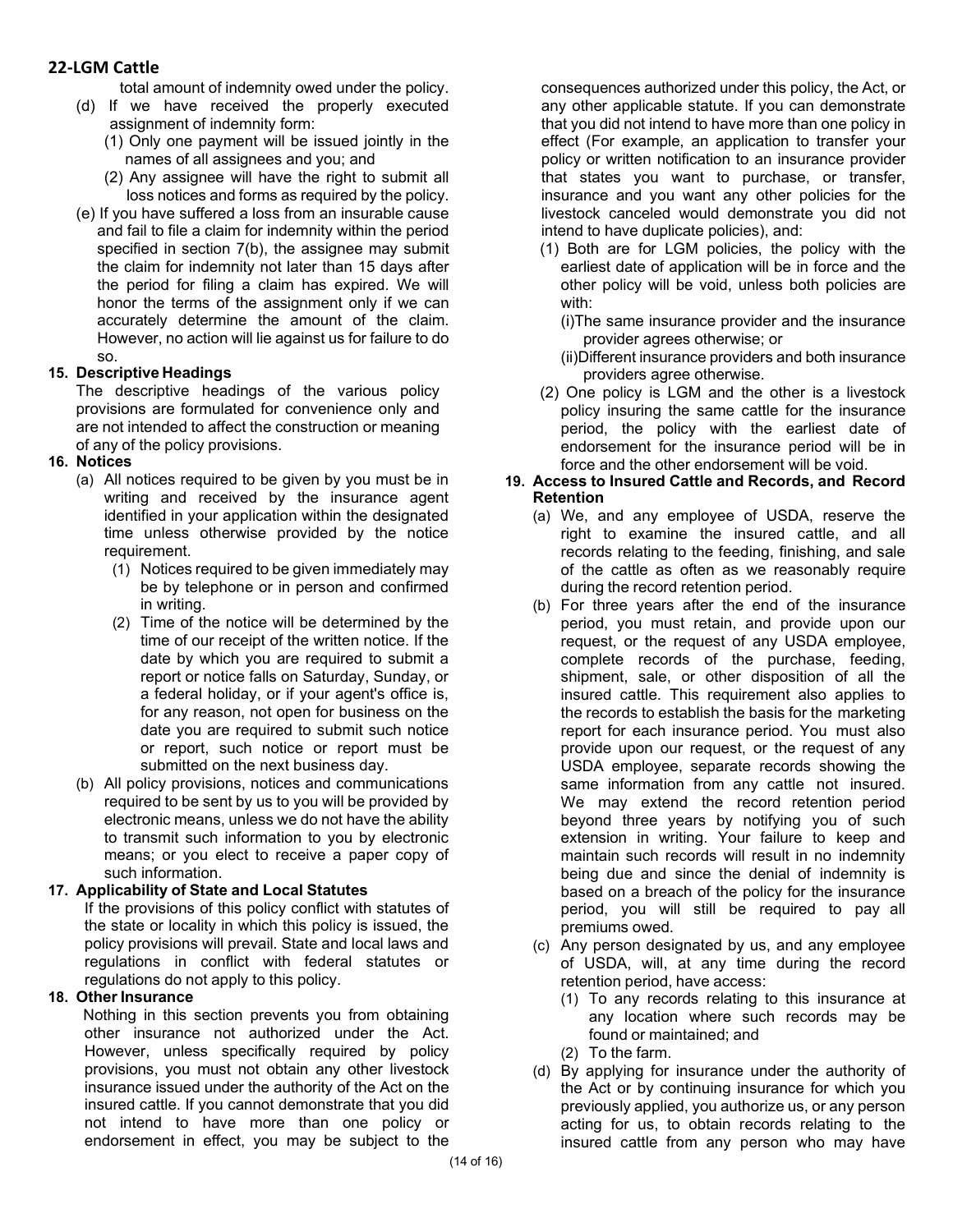custody of those records including, but not limited to, packers, banks, shippers, sale barns, terminals, cooperatives, associations, and accountants. You must assist us in obtaining all records which we request from third parties.

- **20. Mediation, Arbitration, Appeal, Reconsideration, and Administrative and Judicial Review**
	- (a) If you do not agree with any determination made by us, the disagreement may be resolved through mediation in accordance with section 20(f). If the disagreement cannot be resolved through mediation, or you and we do not agree to mediation, you must timely seek resolution through arbitration in accordance with the rules of the American Arbitration Association (AAA), except as provided in sections 20(c) and (e), and unless rules are established by FCIC for this purpose. Any mediator or arbitrator with a familial, financial or other business relationship to you or us, or our agent or loss adjuster, is disqualified from hearing the dispute.
		- (1) All disputes involving determinations made by us are subject to mediation or arbitration. However, if the dispute in any way involves a policy or procedure interpretation, regarding whether a specific policy provision or procedure is applicable to the situation, how it is applicable, or the meaning of any policy provision or procedure, either you or we must obtain an interpretation from FCIC in accordance with 7 CFR part 400, subpart X or such other procedures as established by FCIC.
			- (i) Any interpretation by FCIC will be binding in any mediation or arbitration.
			- (ii) Failure to obtain any required interpretation from FCIC will result in the nullification of any agreement or award.
			- (iii) An interpretation by FCIC of a procedure may be appealed to the National Appeals Division in accordance with 7 CFR part 11.
		- (2) Unless the dispute is resolved through mediation, the arbitrator must provide to you and us a written statement describing the issues in dispute, the factual findings, the determinations and the amount and basis for any award and breakdown by claim for any award. The statement must also include any amounts awarded for interest. Failure of the arbitrator to provide such written statement will result in the nullification of all determinations of the arbitrator. All agreements reached through settlement, including those resulting from mediation, must be in writing and contain at a minimum a statement of the issues in dispute and the amount of the settlement.
- (b) Regardless of whether mediation is elected:
	- (1) The initiation of arbitration proceedings must occur within one year of the date we denied your claim or rendered the determination with which you disagree, whichever is later;
	- (2) If you fail to initiate arbitration in accordance with section 20(b)(1) and complete the process, you will not be able to resolve the dispute through judicial review;
	- (3) If arbitration has been initiated in accordance with section 20(b)(1) and completed, and judicial review is sought, suit must be filed not later than one year after the date the arbitration decision was rendered; and
	- (4) In any suit, if the dispute in any way involves a policy or procedure interpretation, regarding whether a specific policy provision or procedure is applicable to the situation, how it is applicable, or the meaning of any policy provision or procedure, an interpretation must be obtained from FCIC in accordance with 7 CFR part 400, subpart X or such other procedures as established by FCIC. Such interpretation will be binding.
- (c) Any decision rendered in arbitration is binding on you and us unless judicial review is sought in accordance with section 20(b)(3). Notwithstanding any provision in the rules of the AAA, you and we have the right to judicial review of any decision rendered in arbitration.
- (d) If you disagree with any determination made by FCIC or any claim where FCIC is directly involved in the claims process or directs us in the resolution of the claim, you may obtain an administrative review in accordance with 7 CFR part 400, subpart J (administrative review) or appeal in accordance with 7 CFR part 11 (appeal).
	- (1) If you elect to bring suit after completion of any appeal, such suit must be filed against FCIC not later than one year after the date of the decision rendered in such appeal.
	- (2) Such suit must be brought in the United States district court for the district in which the insured acreage is located.
	- (3) Under no circumstances can you recover any attorney fees or other expenses, or any punitive, compensatory or any other damages from FCIC.
- (e) In any mediation, arbitration, appeal, administrative review, reconsideration or judicial process, the terms of this policy, the Act, and the regulations published at 7 CFR chapter IV, including the provisions of 7 CFR part 400, subpart P, are binding. Conflicts between this policy and any state or local laws will be resolved in accordance with section 31. If there are